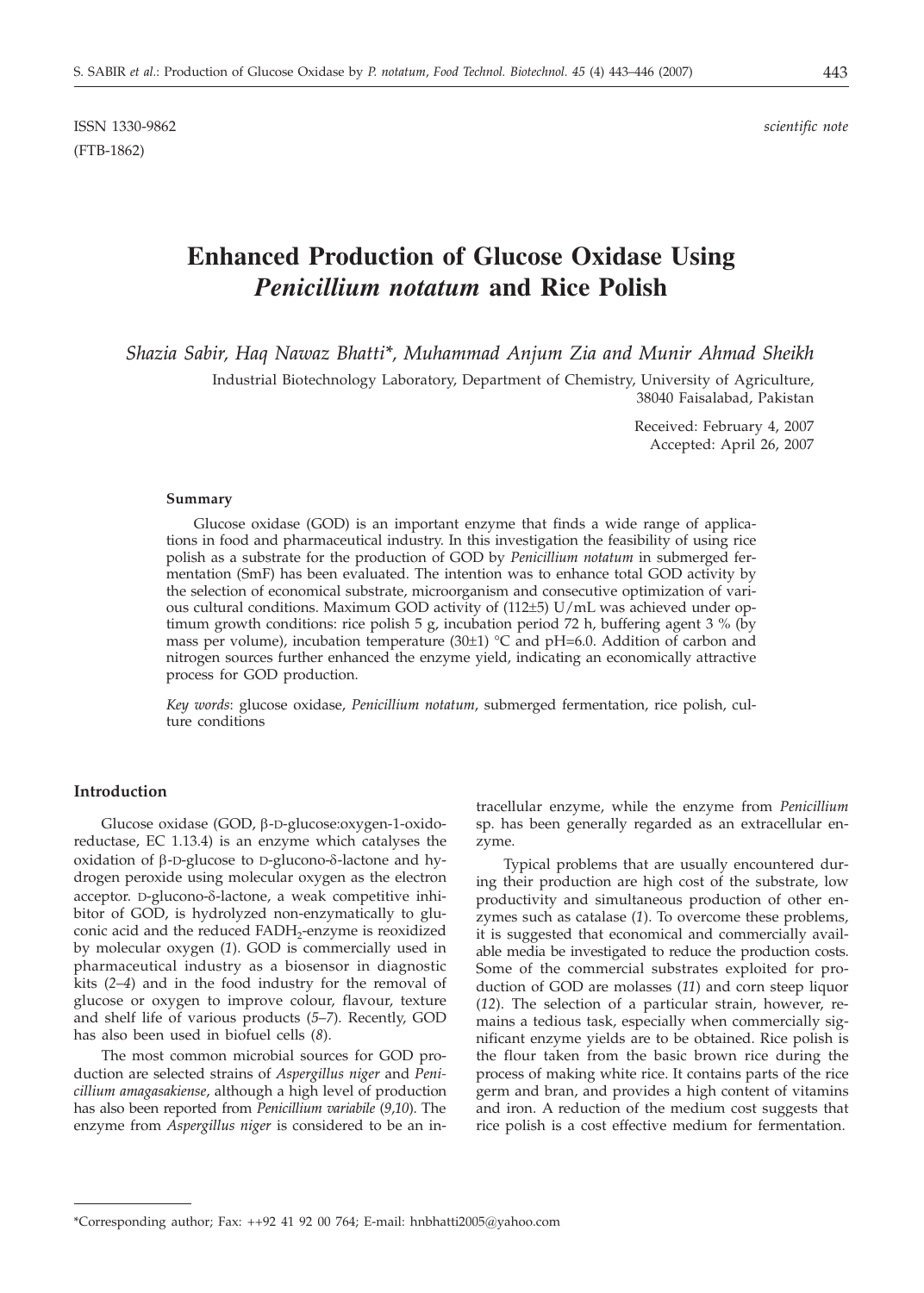In this paper, an effort was made to optimize the culture conditions for enhanced production of glucose oxidase from *Penicillium notatum* using low cost rice polish as carbon source.

#### **Materials and Methods**

All the chemicals used were of analytical grade and mainly purchased from Sigma Chemical Company, USA. Rice polish was procured from a local rice mill.

#### *Organism and maintenance*

*Penicillium notatum* was obtained from National Fungal Culture Collection of Pakistan (NFCCP), Department of Plant Pathology, University of Agriculture, Faisalabad. The culture was maintained on potato dextrose agar (PDA) slants and subcultured once a month with storage at 4  $^{\circ}C$ .

#### *Inoculum development*

The inoculum was developed by transferring spores from 5- to 6-day-old slant culture into 500-mL Erlenmeyer flask containing 150 mL of sterile culture medium. Composition of the culture medium was (in  $g/L$ ): glucose 20, trisodium citrate 2.5,  $KH_2PO_4$  5,  $NH_4NO_3$  2,  $(NH_4)$ <sub>2</sub>SO<sub>4</sub> 4, MgSO<sub>4</sub>·7H<sub>2</sub>O 0.2, peptone 2, microelement solution 10 mL and vitamin solution 5 mL. The solution of trace elements had the following composition (in  $g/L$ ):  $CuSO_4$  0.08,  $H_2MoO_4$  0.05,  $MnSO_4$ ·4 $H_2O$  0.07,  $ZnSO_4$ ·  $\cdot$ 7H<sub>2</sub>O 0.043 and Fe<sub>2</sub>(SO<sub>4</sub>)<sub>3</sub> 0.05, whereas the vitamin solution contained (in  $g/L$ ): biotin 0.2, folic acid 0.2, thiamine-HCl 0.5, riboflavin 0.5, pyridoxin-HCl 1, cyanocobalamine 0.1, nicotinic acid 0.5, Ca-pantothenate 0.5, *p*-aminobenzoic acid 0.5 and thioctic acid 0.5. The pH of the medium was adjusted to 5.0 using 1 M HCl/1 M NaOH. The flasks were incubated on a rotary shaker at 150 rpm at  $(30\pm1)$  °C for 48 h to get a homogenous spore suspension (*13*).

# *Optimization of conditions under submerged fermentation*

All the growth experiments for GOD production were performed under submerged fermentation (SmF). SmF was carried out considering different process parameters like substrate amount (0.5–7 g/50 mL culture medium), initial pH (4–7), fermentation period (12–120 h), effect of temperature (25–40 °C), effect of buffering agent (CaCO<sub>3</sub>) and various carbon (maltose, fructose, glucose, sucrose and starch) and nitrogen (urea, peptone, cotton meal and yeast extract) additives that affect the production of GOD. Conditions were optimized by adopting the search technique of varying parameters one at a time (*11*). All the experiments were conducted in 250-mL Erlenmeyer flasks containing substrate and 50 mL of basal medium. Composition of the basal medium was (in g/L): trisodium citrate 2.5, KH<sub>2</sub>PO<sub>4</sub> 5, MgSO<sub>4</sub>·7H<sub>2</sub>O 0.2. Flasks were plugged with cotton and sterilized by autoclaving for 15 min at 121 °C. SmF conditions included agitation at 150 rpm, inoculum size 3 mL (10<sup>6</sup>–10<sup>7</sup> spores/mL) under various experimental conditions. Optimum conditions achieved in each step were fixed for subsequent studies. All experiments were conducted in triplicate and the results were reported as mean ± SD.

#### *Enzyme isolation*

Crude extract of extracellular GOD was prepared by filtering the culture fluid through a Whatman No. 4 filter paper. After the removal of cell debris by centrifugation (39 200×*g* for 10 min at 4 °C), clear supernatant was used as enzyme source to determine its activity.

#### *Enzyme assay*

GOD activity was determined with the help of a coupled *o*-dianisidine-peroxidase reaction (*14*). Appropriately diluted enzyme (100 µL) was added to dianisidine buffer mixture (pH=6.0) containing glucose and peroxidase after proper mixing. The increase in absorbance at 460 nm was monitored with the help of Hitachi UV-VIS spectrophotometer, thermostated at 25 °C. One unit (U) of GOD activity was defined as the amount of enzyme required to oxidize  $1 \mu$ mol of glucose/(mL·min) under the above assay conditions.

### **Results and Discussion**

The production of GOD by *Penicillium notatum* was studied in submerged SmF. Shake flask experiments were conducted to optimize the culture conditions for its enhanced production. Results regarding the effect of the amount of rice polish are shown in Fig. 1. High enzyme activity of  $(60±3)$  U/mL was achieved with 5 g of rice polish as compared to lower or higher amount at 30 °C for 48 h. Significant difference (p<0.05) in GOD activity was observed with various amounts of rice polish. The amount of substrate per unit area of working volume of the flask may influence the porosity and aeration of the substrate, which ultimately influences enzyme biosynthesis by the microorganism (*15*,*16*). Moreover, a high concentration of rice polish may have inhibitory effect on the growth of organism. A GOD activity of 2.17 U/mL has been reported with *Aspergillus niger* using sucrose (*11*). Similarly, GOD activities as high as 3.42 U/mL were produced at 2 % substrate level (rice polish) by *Aspergillus niger* (*17*). After optimizing the amount of substrate (5 g), pH of the medium was optimized to get max-



**Fig. 1**. Effect of the amount of substrate on GOD production by *P. notatum* under optimum conditions: pH=5.0, temperature (30±1) °C, inoculum size 3 mL, incubation time 48 h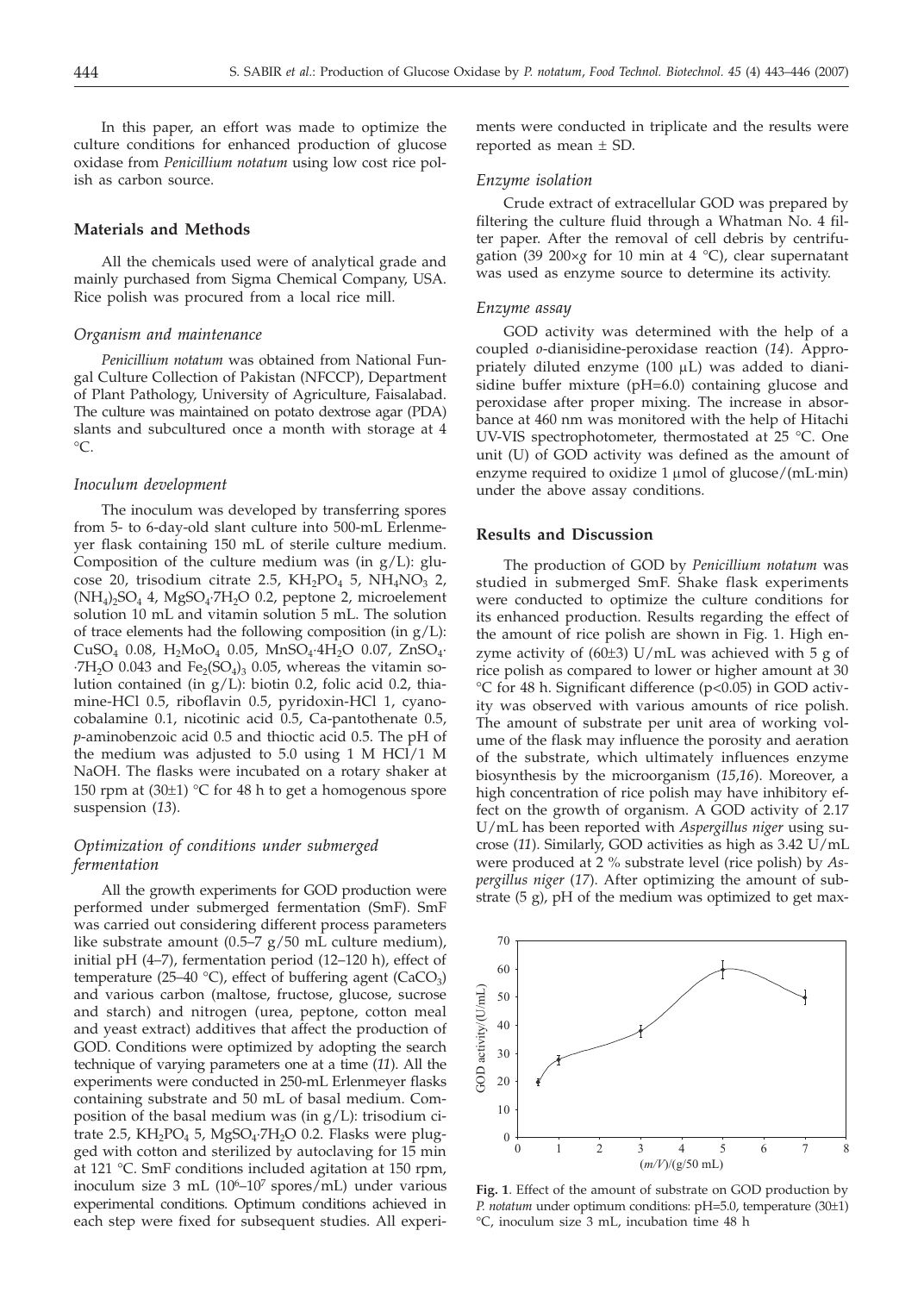imal enzyme yield. Maximum GOD activity of (66±3) U/mL was observed at pH=6.0, 3 mL of inoculum size and an incubation period of 48 h. Statistical analysis showed the significant difference (p*<*0.05) among the activities of GOD at varying pH values (4–7). A wide range of pH from 5.5 (*11*) to 7.0 (*12*) affecting the production of GOD by various microorganisms has been reported in the literature. A pH value of 6.5 has been reported for GOD production by *Penicillium variabile* (*18*). Optimum pH is very important for growth of organisms and their metabolic activities. As the metabolic activities of the organisms are very sensitive to changes in pH, GOD production by *Penicillium notatum* was found to be affected by higher or lower pH levels compared to the optimum value.

The effect of incubation time on GOD production is shown in Fig. 2. Results revealed that an incubation period of 72 h was necessary for maximum GOD activity of (94±6) U/mL. After 72 h, GOD activity started decreasing with a value of (72±4) U/mL after 120 h. Statistical analysis indicated a significant difference (p<0.05) in GOD activities during various time course studies. It is a well- -known fact that the cultivation time depends on the nature of the microorganism, nature of the fermenting material, concentration of the nutrients and physiological conditions. Generally, the growth period in synthetic media by filamentous fungi varies from 48–72 h. A strain of



**Fig. 2.** Effect of incubation time on GOD production by *P. notatum* under optimum conditions: pH=6.0, temperature (30±1) °C, inoculum size 3 mL, substrate 5 g

*Aspergillus niger* (G-IV-10) produced maximum GOD activity (both intracellular and extracellular) after 48 h of incubation (*19*). Petruccioli *et al*. (*10*) reported an optimum growth period of 72 h for maximum (65.1 % more than the control) GOD activity. The effect of growth temperature on GOD production by *Penicillium notatum* is depicted in Fig. 3. Maximum GOD activity of (95±5) U/mL was achieved in the medium incubated at  $(30±1)$  °C. Higher growth temperatures resulted in lower enzyme synthesis by mesophilic fungi. Incubation temperature is a critical process variable that varies from organism to organism, and slight changes in growth temperature may effect GOD production. At higher temperature, due to the production of large amount of metabolic heat, the fermenting substrate temperature shoots up, thereby in-



**Fig. 3.** Effect of initial incubation temperature on GOD production by *P. notatum* under optimum conditions: pH=6.0, inoculum size 3 mL, substrate 5 g, incubation time 72 h

hibiting microbial growth and enzyme formation (*15*). Growth temperatures of 27.5 and 30 °C have been reported for total glucose oxidase production by *Aspergillus niger* (*6*,*11*).

Addition of buffering agent  $(CaCO<sub>3</sub>)$  to the growth medium substantially induced GOD activity. A high titre of GOD ((112 $\pm$ 5) U/mL) was observed with 3 % (by mass per volume) of buffering agent. The difference between 3 and 4 % (by mass per volume) was not statistically significant. The addition of  $CaCO<sub>3</sub>$  to prevent a pH drop had been shown to be extremely important due to gluconic acid formation during fermentation (*9*). Moreover, it has been suggested that it might give some kind of mechanical support to fungal mycelium for proper growth (*11*). After optimizing growth conditions, the time course of growth and enzyme activity of the fungus grown under optimized conditions was also investigated. An enzyme activity of (115±6) U/mL was observed after 72 h (Fig. 4).



**Fig. 4.** Time course study of GOD production by *P. notatum* under optimum conditions: pH=6.0, inoculum size 3 mL, substrate 5 g, temperature (30 $\pm$ 1) °C, calcium carbonate 3 % (by mass per volume)

In order to determine whether rice polish was deficient in nutrients, the substrate was supplemented with various carbon and nitrogen additives to a level of 1 % (by mass per volume). The results show that the best GOD activities were observed with sucrose ((134±6) U/mL) as compared to control (Fig. 5). Similarly, all the sources